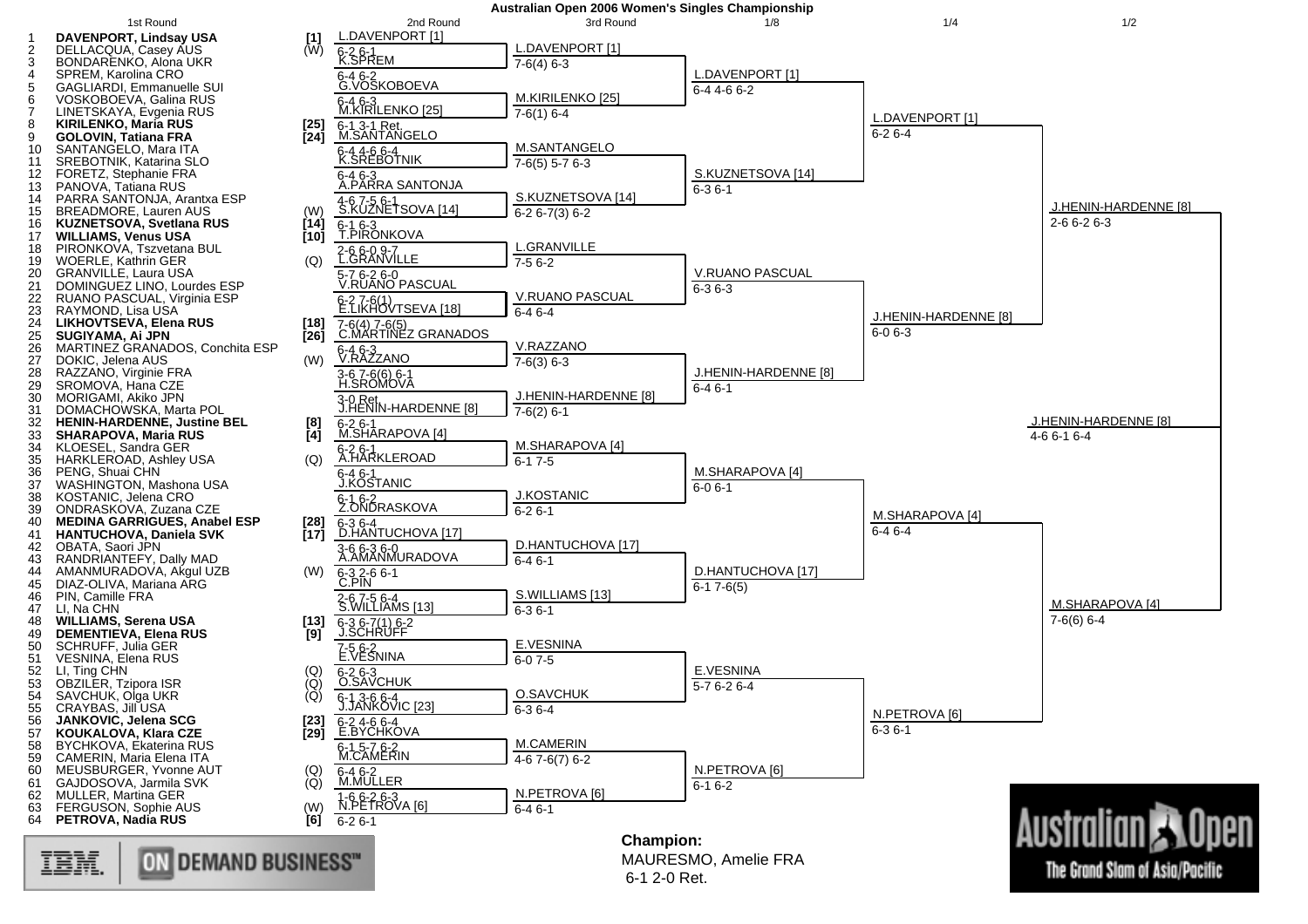

ON DEMAND BUSINESS" 理論

The Grand Slam of Asia/Pacific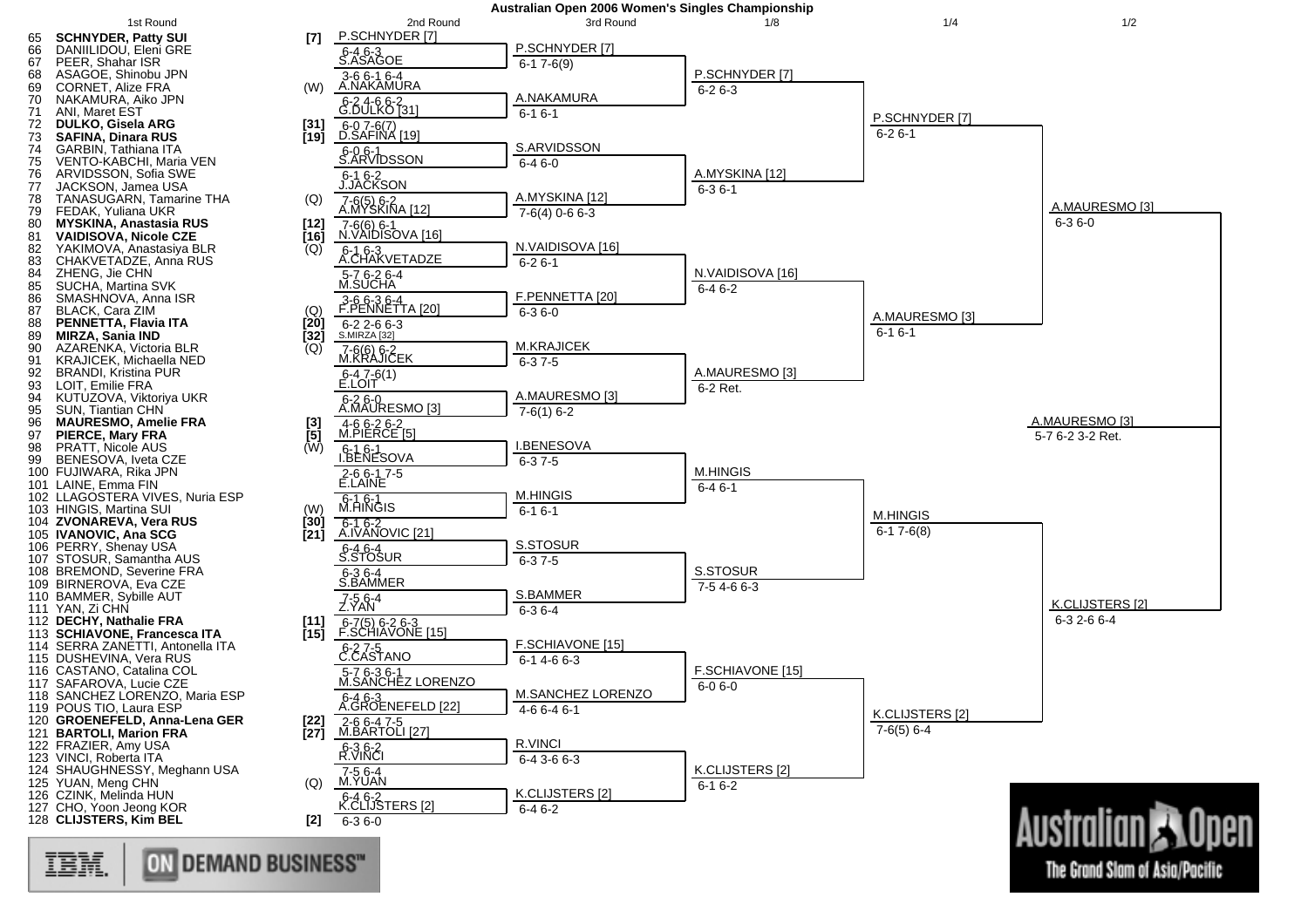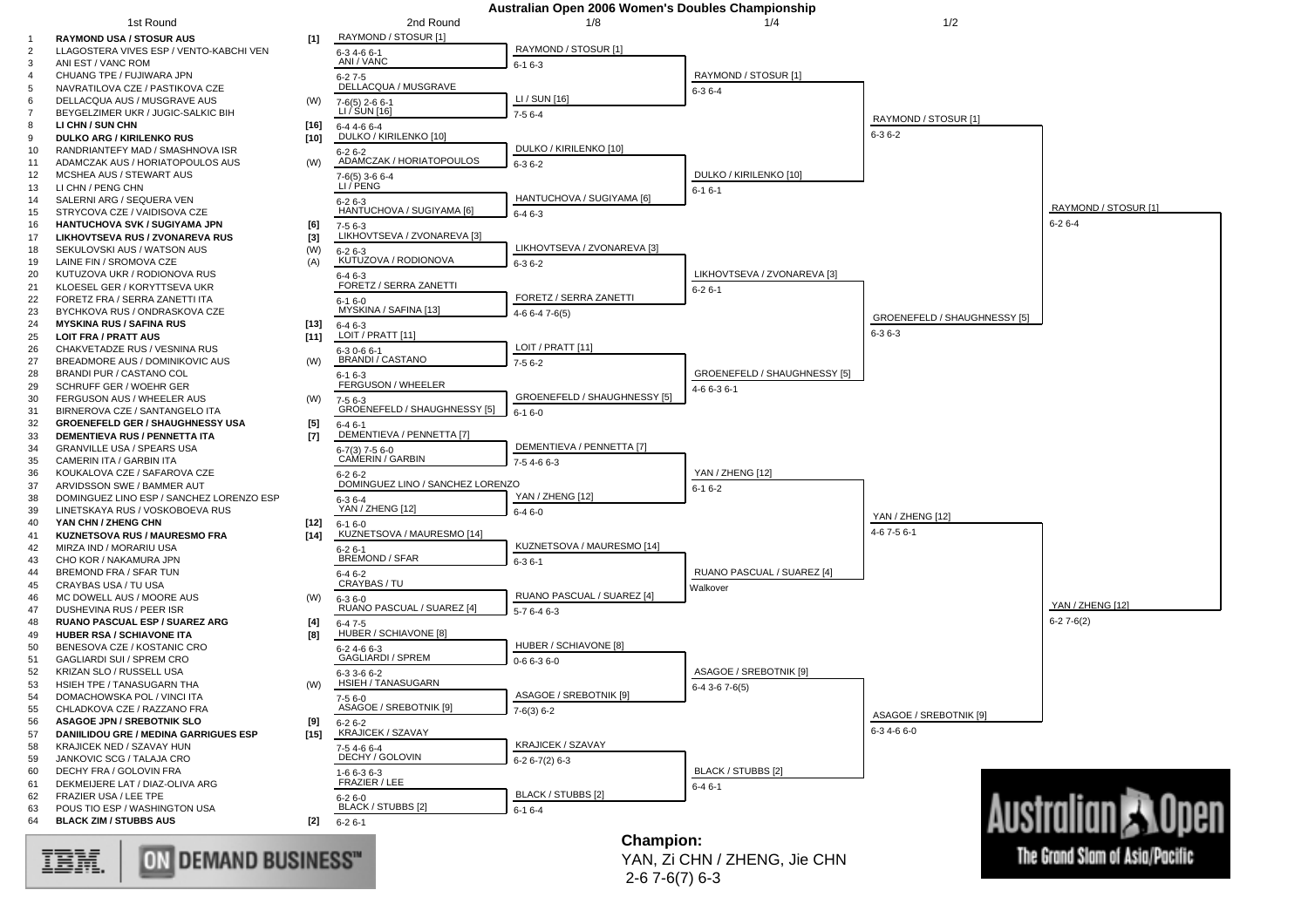|          | 1st Round                                           |        |
|----------|-----------------------------------------------------|--------|
| 1        | KANEPI, Kaia EST                                    | [1]    |
| 2        | POUTCHEK, Tatiana BLR                               |        |
| 3        | <b>KREMER, Anne LUX</b>                             |        |
| 4        | <b>WOERLE, Kathrin GER</b>                          |        |
| 5        | NAGYOVA, Henrieta SVK                               |        |
| 6        | UBEROI, Shikha IND                                  |        |
| 7        | <b>WATSON, Cindy AUS</b>                            | (W)    |
| 8        | RODIONOVA, Anastassia RUS                           | [22]   |
| 9        | HARKLEROAD, Ashley USA<br>REZAI, Aravane FRA        | [2]    |
| 10<br>11 | PARMENTIER, Pauline FRA                             |        |
| 12       | SFAR, Selima TUN                                    |        |
| 13       | RAO, Sunitha USA                                    |        |
| 14       | KING, Vania USA                                     |        |
| 15       | DOMINIKOVIC, Daniella AUS                           | (W)    |
| 16       | <b>KEOTHAVONG, Anne GBR</b>                         |        |
| 17       | YAKIMOVA, Anastasiya BLR                            | [3]    |
| 18       | POUTCHKOVA, Olga RUS                                |        |
| 19       | JOHANSSON, Mathilde FRA                             |        |
| 20       | OKAMOTO, Seiko JPN                                  |        |
| 21       | KIRKLAND, Jessica USA                               |        |
| 22       | BACHMANN, Angelika GER                              |        |
| 23       | CANEPA, Alice ITA                                   |        |
| 24       | <b>BOHMOVA, Katerina CZE</b>                        | [16]   |
| 25       | <b>OBZILER, Tzipora ISR</b>                         | [4]    |
| 26       | FERNANDEZ, Clarisa ARG                              |        |
| 27       | PASTIKOVA, Michaela CZE                             |        |
| 28       | OPRANDI, Romina ITA                                 |        |
| 29       | ABRAMOVIC, Ivana CRO                                |        |
| 30       | ADAMCZAK, Monique AUS                               | (W)    |
| 31       | SAEKI, Miho JPN                                     |        |
| 32       | PELLETIER, Marie-Eve CAN<br>SAVRANSKY, Yevgenia ISR | $[19]$ |
| 33<br>34 | ALVES, Maria Fernanda BRA                           | (A)    |
| 35       | HENKE, Vanessa GER                                  |        |
| 36       | FUDA, Ryoko JPN                                     |        |
| 37       | SAVCHUK, Olga UKR                                   |        |
| 38       | HAYNES, Angela USA                                  |        |
| 39       | ZAHLAVOVA, Sandra CZE                               |        |
| 40       | LISJAK, Ivana CRO                                   | $[13]$ |
| 41       | TU, Meilen USA                                      | [6]    |
| 42       | GEHRLEIN, Stephanie GER                             |        |
| 43       | CASTELLVI, Vilmarie PUR                             |        |
| 44       | PIEDADE, Frederica POR                              |        |
| 45       | SEQUERA, Milagros VEN                               |        |
| 46       | HORIATOPOULOS, Christina AUS                        | (W)    |
| 47       | BLAHOTOVA, Olga CZE                                 |        |
| 48       | <b>MEUSBURGER, Yvonne AUT</b>                       | [17]   |
| 49       | <b>BALTACHA, Elena GBR</b>                          | [7]    |
| 50       | PERIANU, Anda ROM                                   |        |
| 51       | YUAN, Meng CHN                                      |        |
| 52       | BEYGELZIMER, Yulia UKR                              |        |
| 53<br>54 | ROLLE, Ahsha USA<br>KUDRYAVTSEVA, Alla RUS          |        |
| 55       | OZEGOVIC, Nika CRO                                  |        |
| 56       | <b>MATTEK, Bethanie USA</b>                         | [23]   |
| 57       | <b>KORYTTSEVA, Mariya UKR</b>                       | [8]    |
| 58       | SZAVAY, Agnes HUN                                   |        |
| 59       | SCHAUL, Claudine LUX                                |        |
| 60       | HISAMATSU, Shiho JPN                                |        |
| 61       | LI, Ting CHN                                        |        |
| 62       | KLEINOVA, Sandra CZE                                |        |
| 63       | SALERNI, Ma. Emilia ARG                             |        |
| 64       | <b>OSTERLOH, Lilia USA</b>                          | $[21]$ |

|        | 2nd Round          | 3rd Round             |                   |
|--------|--------------------|-----------------------|-------------------|
| [1]    | <b>T.POUTCHEK</b>  |                       |                   |
|        | 6-34-66-2          | K.WOERLE              |                   |
|        | K.WOERLE           | $7-6(2)$ 6-4          |                   |
|        | $6 - 36 - 4$       |                       | K.WOERLE          |
|        | S.UBEROI           |                       | $3-66-36-4$       |
|        | $7-6(5)$ $7-6(5)$  | A.RODIONOVA [22]      |                   |
|        | A.RODIONOVA [22]   | $7-56-2$              |                   |
| (W)    | $3-66-06-3$        |                       |                   |
| [22]   |                    |                       |                   |
| $[2]$  | A.HARKLEROAD [2]   |                       |                   |
|        | $6-36-6(1)$        | A.HARKLEROAD [2]      |                   |
|        | P.PARMENTIER       | $6 - 16 - 0$          |                   |
|        | $6 - 36 - 1$       |                       | A.HARKLEROAD [2]  |
|        | <b>V.KING</b>      |                       | $6 - 36 - 1$      |
|        | $6 - 26 - 2$       | V.KING                |                   |
| (W)    | A.KEOTHAVONG       | $6-27-6(1)$           |                   |
|        | $7-6(5)$ 6-3       |                       |                   |
|        | A.YAKIMOVA [3]     |                       |                   |
| [3]    | $7 - 56 - 1$       |                       |                   |
|        |                    | A.YAKIMOVA [3]        |                   |
|        | M.JOHANSSON        | $7-56-1$              |                   |
|        | $6 - 25 - 76 - 1$  |                       | A.YAKIMOVA [3]    |
|        | <b>J.KIRKLAND</b>  |                       | $6 - 26 - 1$      |
|        | $7-6(2)$ 6-2       | K.BOHMOVA [16]        |                   |
|        | K.BOHMOVA [16]     | $6 - 26 - 3$          |                   |
| $[16]$ | $6 - 26 - 1$       |                       |                   |
|        | T.OBZILER [4]      |                       |                   |
| [4]    | $6 - 16 - 3$       | T.OBZILER [4]         |                   |
|        | R.OPRANDI          |                       |                   |
|        |                    | $6-7(1)$ 6-3 2-0 Ret. |                   |
|        | $6 - 25 - 76 - 3$  |                       | T.OBZILER [4]     |
|        | <b>I.ABRAMOVIC</b> |                       | $6 - 26 - 2$      |
| (W)    | $6-17-6(14)$       | <b>I.ABRAMOVIC</b>    |                   |
|        | M.SAEKI            | $3-66-46-1$           |                   |
| $[19]$ | $6 - 27 - 6(5)$    |                       |                   |
| (A)    | M.ALVES            |                       |                   |
|        | $6 - 36 - 1$       | R.FUDA                |                   |
|        | R.FUDA             | $6 - 06 - 1$          |                   |
|        | $5-77-6(4)11-9$    |                       | O.SAVCHUK         |
|        |                    |                       |                   |
|        | O.SAVCHUK          |                       | $6 - 36 - 2$      |
|        | $6 - 46 - 1$       | O.SAVCHUK             |                   |
|        | I.LISJAK [13]      | $6 - 16 - 4$          |                   |
| $[13]$ | $6-7(8)$ 6-2 6-2   |                       |                   |
| [6]    | S.GEHRLEIN         |                       |                   |
|        | $6 - 27 - 5$       | S.GEHRLEIN            |                   |
|        | F.PIEDADE          | $6 - 26 - 2$          |                   |
|        | $6 - 46 - 4$       |                       | Y.MEUSBURGER [17] |
|        |                    |                       |                   |
|        | M.SEQUERA          |                       | 6-4 6-1           |
| (W)    | $6 - 16 - 1$       | Y.MEUSBURGER [17]     |                   |
|        | Y.MEUSBURGER [17]  | $3-66-16-0$           |                   |
| [17]   | $6 - 36 - 3$       |                       |                   |
| $[7]$  | E.BALTACHA [7]     |                       |                   |
|        | $7-56-4$           | M.YUAN                |                   |
|        | M.YUAN             | $6 - 26 - 4$          |                   |
|        | $7-6(5)$ $7-5$     |                       | M.YUAN            |
|        | A.ROLLE            |                       | $6-47-5$          |
|        | $7-6(5)$ $7-5$     | B.MATTEK [23]         |                   |
|        | B.MATTEK [23]      | $7-6(3)$ 6-4          |                   |
|        |                    |                       |                   |
| $[23]$ | $2 - 66 - 46 - 4$  |                       |                   |
| [8]    | M.KORYTTSEVA [8]   |                       |                   |
|        | $6 - 16 - 3$       | S.HISAMATSU           |                   |
|        | S.HISAMATSU        | $6 - 25 - 76 - 1$     |                   |
|        | $3-66-38-6$        |                       | T.LI              |
|        | T.LI               |                       | $6-46-2$          |
|        | $6 - 27 - 5$       | T.LI.                 |                   |
|        | L.OSTERLOH [21]    | $1-66-26-3$           |                   |
|        | $6 - 26 - 2$       |                       |                   |
| [21]   |                    |                       |                   |
|        |                    |                       |                   |



ON DEMAND BUSINESS" IBM.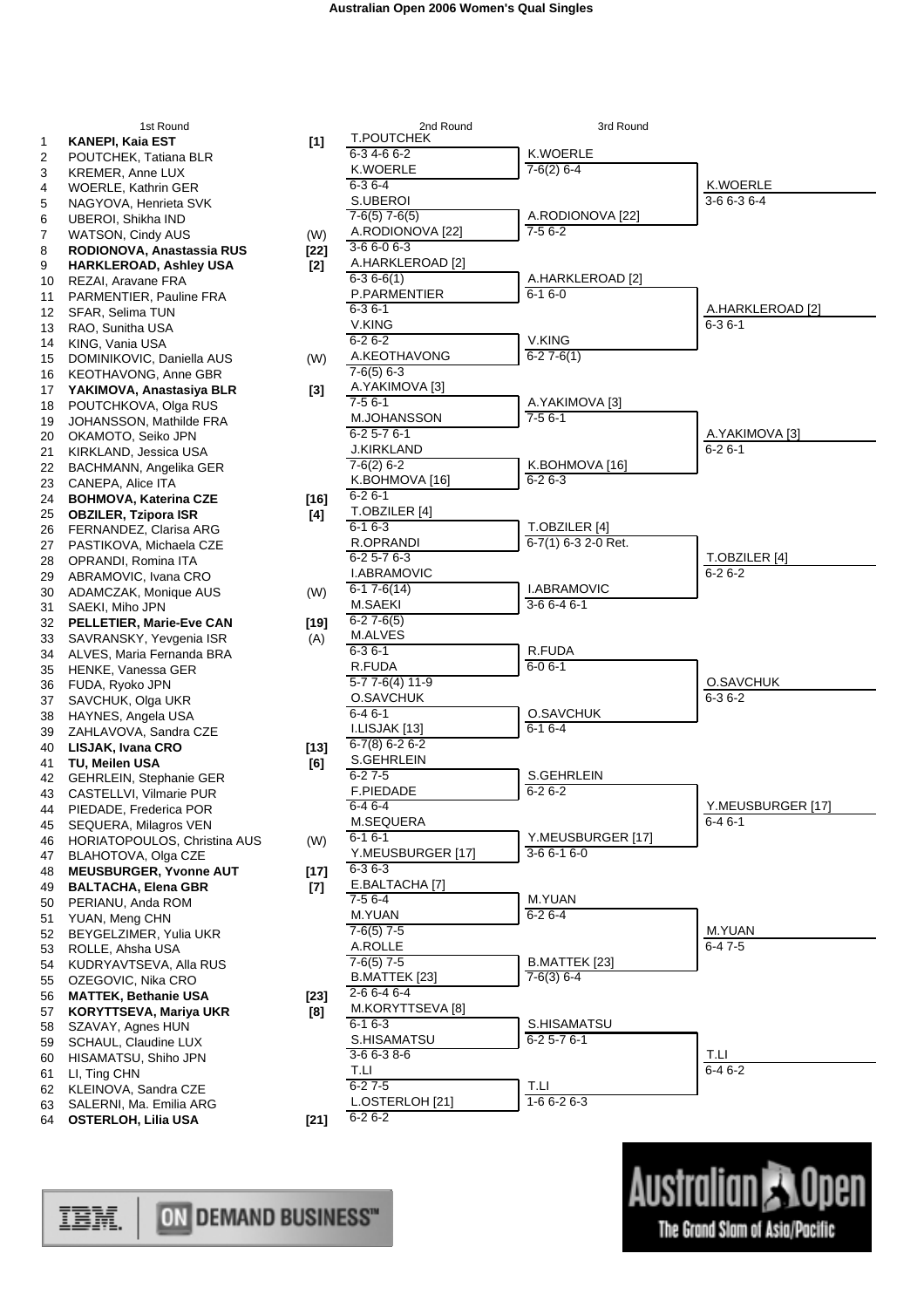|    | 1st Round                       |        | 2nd Round         | 3rd Round         |                   |
|----|---------------------------------|--------|-------------------|-------------------|-------------------|
| 65 | LEPCHENKO, Varvara UZB          | [9]    | V.LEPCHENKO [9]   |                   |                   |
| 66 | HRADECKA, Lucie CZE             |        | 6-34-66-4         | V.AZARENKA        |                   |
| 67 | <b>GRANDIN, Natalie RSA</b>     |        | V.AZARENKA        | $3-66-16-1$       |                   |
| 68 | AZARENKA, Victoria BLR          |        | $6 - 46 - 4$      |                   | V.AZARENKA        |
| 69 | CHLADKOVA, Denisa CZE           |        | D.CHLADKOVA       |                   | $7-6(5)$ 6-1      |
| 70 | ANTYPINA, Olena UKR             |        | $6 - 46 - 2$      | A.WOZNIAK         |                   |
| 71 | WOZNIAK, Aleksandra CAN         |        | A.WOZNIAK         | $7-57-5$          |                   |
| 72 | <b>KLASCHKA, Sabine GER</b>     | $[24]$ | $6 - 37 - 5$      |                   |                   |
| 73 | <b>GALLOVITS, Edina ROM</b>     | $[10]$ | C.BLACK           |                   |                   |
| 74 | <b>BLACK, Cara ZIM</b>          |        | $7-6(3)$ 6-1      | C.BLACK           |                   |
| 75 | MIHALACHE, Magda ROM            |        | M.MIHALACHE       | $6 - 36 - 4$      |                   |
| 76 | JUGIC-SALKIC, Mervana BIH       |        | $7-6(3)$ $7-6(2)$ |                   | C.BLACK           |
| 77 | <b>BARROIS, Kristina GER</b>    |        | E.HRDINOVA        |                   | $6 - 26 - 0$      |
| 78 | <b>HRDINOVA, Eva CZE</b>        |        | $7-6(1)$ 6-1      | K.BONDARENKO [15] |                   |
| 79 | NAGY, Kyra HUN                  |        | K.BONDARENKO [15] | $6-16-1$          |                   |
| 80 | <b>BONDARENKO, Kateryna UKR</b> | $[15]$ | $6 - 17 - 5$      |                   |                   |
| 81 | TANASUGARN, Tamarine THA        | $[11]$ | T.TANASUGARN [11] |                   |                   |
| 82 | SPEARS, Abigail USA             |        | $6 - 26 - 4$      | T.TANASUGARN [11] |                   |
| 83 | MC DOWELL, Shayna AUS           | (W)    | E.TAMAELA         | $7-6(5)$ 6-3      |                   |
| 84 | <b>TAMAELA, Elise NED</b>       |        | $7-56-3$          |                   | T.TANASUGARN [11] |
| 85 | LUKASZEWICZ, Olivia AUS         | (W)    | Y.CHAN            |                   | $6-16-2$          |
| 86 | CHAN. Yung-Jan TPE              |        | $6 - 06 - 1$      | S.HSIEH [20]      |                   |
| 87 | VIRATPRASERT, Suchanan THA      |        | S.HSIEH [20]      | $6-16-2$          |                   |
| 88 | <b>HSIEH, Su-Wei TPE</b>        | [20]   | $6 - 36 - 2$      |                   |                   |
| 89 | GAJDOSOVA, Jarmila SVK          | $[12]$ | J.GAJDOSOVA [12]  |                   |                   |
| 90 | <b>GULLICKSON, Carly USA</b>    |        | $6-46-3$          | J.GAJDOSOVA [12]  |                   |
| 91 | GUBACSI, Zsofia HUN             |        | Z.GUBACSI         | $1-66-36-4$       |                   |
| 92 | TALAJA, Silvija CRO             |        | $7-6(2)$ 6-4      |                   | J.GAJDOSOVA [12]  |
| 93 | <b>VIERIN, Nathalie ITA</b>     |        | N.VIERIN          |                   | $7-6(1)$ 6-1      |
| 94 | <b>WHEELER, Christina AUS</b>   | (W)    | $6 - 16 - 3$      | N.VIERIN          |                   |
| 95 | SEKULOVSKI, Beti AUS            | (W)    | B.STRYCOVA [18]   | $4-66-46-3$       |                   |
| 96 | <b>STRYCOVA, Barbora CZE</b>    | $[18]$ | $6 - 36 - 4$      |                   |                   |

, , , , , , , , , , , , , , , , , , , , , , , , , , , , , , , ,